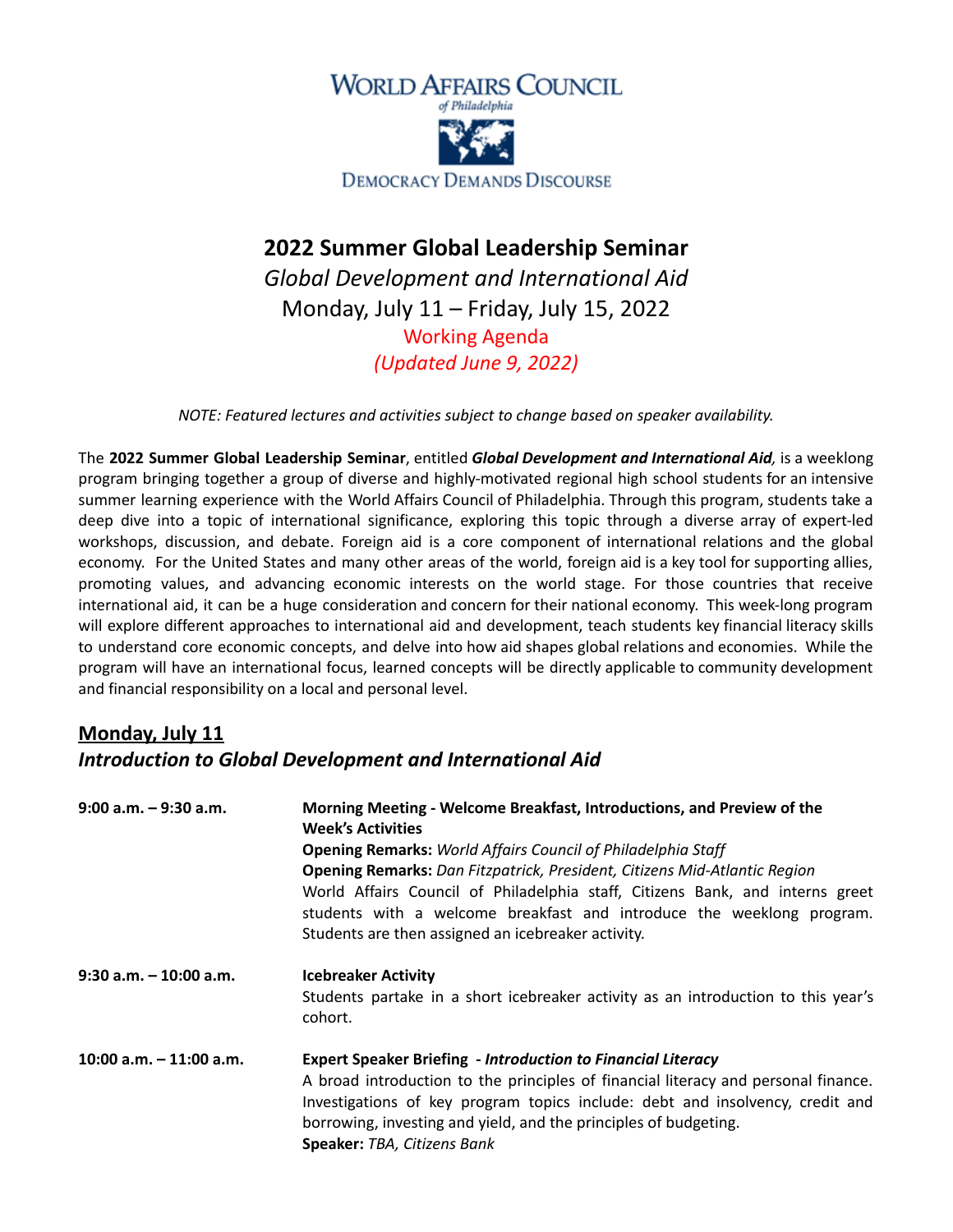| 11:00 a.m. $-$ 11:15 a.m. | <b>Break</b>                                                                                                                                                                                                                                                                                                                                                                      |
|---------------------------|-----------------------------------------------------------------------------------------------------------------------------------------------------------------------------------------------------------------------------------------------------------------------------------------------------------------------------------------------------------------------------------|
| 11:15 a.m. $-$ 12:15 p.m. | <b>Activity - Introduction to Global Development</b><br>Council staff lead an introductory activity into the topic of global development,<br>exploring some basic concepts including globalization, industrialization, the<br>impacts of colonialism and the modern disparities between developing and<br>developed nations.                                                      |
| 12:15 a.m. - 12:30 p.m.   | <b>Break</b>                                                                                                                                                                                                                                                                                                                                                                      |
| 12:30 p.m. - 1:30 p.m.    | <b>Activity (Small Groups) Theories of Global Development</b><br>Students are presented with resources and information detailing one of five<br>theories associated with global development. In small groups, students work to<br>understand these concepts with the goal of presenting a summary of their<br>assigned theory to the rest of the class at the end of the session. |
| 1:30 p.m. $-$ 1:45 p.m.   | Daily Wrap-up<br>Opportunity for questions and group reflection on the day's topics. Review agenda<br>for tomorrow and what students should have prepared.                                                                                                                                                                                                                        |

# **Tuesday, July 12** *Case Studies in Global Development and International Aid - Past & Present*

| $9:00$ a.m. $-9:15$ a.m.  | Morning Meeting - Debrief from Yesterday and Preview of Today's Activities                                                                                                                                                                                                                                                                                                                                                                                          |  |
|---------------------------|---------------------------------------------------------------------------------------------------------------------------------------------------------------------------------------------------------------------------------------------------------------------------------------------------------------------------------------------------------------------------------------------------------------------------------------------------------------------|--|
| $9:15$ a.m. $-10:15$ a.m. | Activity - Case Studies in Global Development & International Aid (Historical)<br>Students explore historical instances of global development post WWII, including<br>the more successful rebuilding of Germany and Japan, and examine the lasting<br>impacts these case study examples have on global development and foreign aid<br>networks today.                                                                                                               |  |
| 10:15 $a.m. - 10:30 a.m.$ | <b>Break</b>                                                                                                                                                                                                                                                                                                                                                                                                                                                        |  |
| 10:30 a.m. - 11:30 a.m.   | Expert Speaker Briefing - Incentive Structures in Global Development and<br><b>International Aid</b><br>An exploration of the goal and incentive structures present in global development.<br>Students hear from an expert speaker who explains the 'why' associated with the<br>complex decision-making matrix associated with global development and foreign<br>aid through the lens of a specific country's case study.<br>Speaker: TBA                          |  |
| 12:00 p.m. - 12:15 p.m.   | <b>Break</b>                                                                                                                                                                                                                                                                                                                                                                                                                                                        |  |
| 12:15 p.m. - 1:15 p.m.    | Activity - Case Studies in Global Development & International Aid<br>(Contemporary)<br>A second activity investigating real world case studies associated with global<br>development and foreign aid relationships, focusing on contemporary examples.<br>Case studies include successful and unsuccessful iterations of global development<br>and foreign aid, giving students the ability to draw connections to historical cases<br>explored earlier in the day. |  |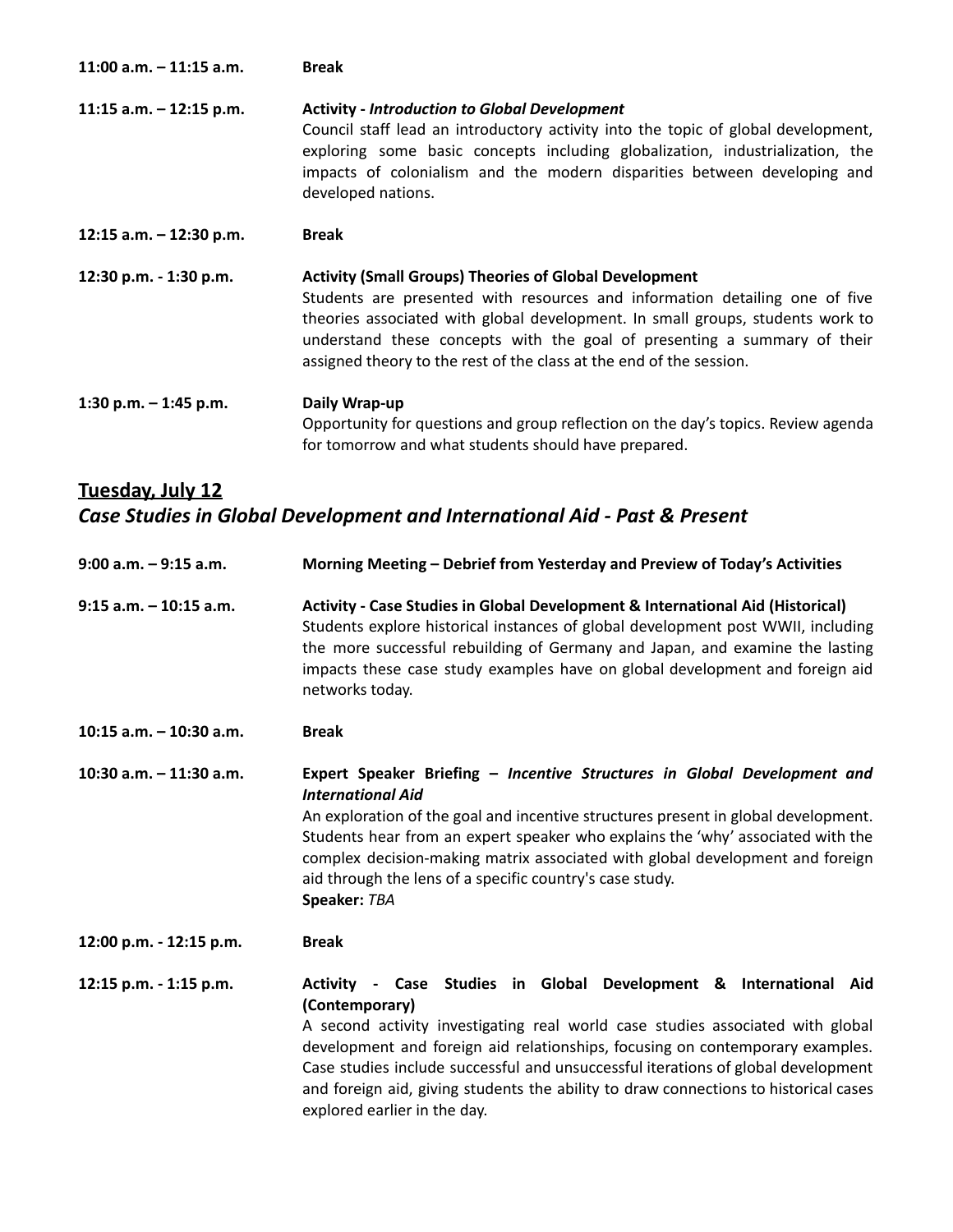| 1:15 p.m. $-$ 1:30 p.m. | Daily Wrap-up                                                                     |
|-------------------------|-----------------------------------------------------------------------------------|
|                         | Opportunity for questions and group reflection on the day's topics. Review agenda |
|                         | for tomorrow and what students should have prepared.                              |

### **Wednesday, July 13** *Policy Debate*

| $9:00$ a.m. $-9:15$ a.m.                             | Morning Meeting - Debrief from Yesterday and Preview of Today's Activities                                                                                                                                                                                                                                                                                                                                                                     |  |
|------------------------------------------------------|------------------------------------------------------------------------------------------------------------------------------------------------------------------------------------------------------------------------------------------------------------------------------------------------------------------------------------------------------------------------------------------------------------------------------------------------|--|
| $9:15$ a.m. $-10:00$ a.m.                            | Expert Speaker Pre-Debate Briefing - Policy Debate on Direct Cash Transfers as<br><b>Foreign Aid</b><br>An expert speaker will introduce the debate topic and preview interesting and<br>relevant content central to the debate activity.<br>Speaker: TBA                                                                                                                                                                                      |  |
| 10:00 a.m. - 10:15 a.m.                              | <b>Break</b>                                                                                                                                                                                                                                                                                                                                                                                                                                   |  |
| 10:15 $a.m. - 10:45 a.m.$                            | <b>Debate Prep</b><br>Students work in their assigned debate teams to craft their formal debate<br>statements based on their research and prepare responses to potential arguments<br>presented by the opposing team.                                                                                                                                                                                                                          |  |
| 10:45 a.m. - 11:00 a.m                               | <b>Break</b>                                                                                                                                                                                                                                                                                                                                                                                                                                   |  |
| 11:00 a.m. $-$ 12:30 p.m.                            | Policy Debate - Policy Debate on Direct Cash Transfers as Foreign Aid<br>Students engage in a formal debate program centered on a contested topic<br>related to global development and international aid. Students are tasked with<br>creating opening statements, rebuttals and closing statements in an effort to sway<br>judges to side with their assigned debate position. A panel of judges will<br>ultimately determine a winning team. |  |
| 12:30 p.m. - 12:45 p.m.                              | <b>Break</b>                                                                                                                                                                                                                                                                                                                                                                                                                                   |  |
| 12:45 p.m. - 1:30 p.m.                               | <b>Extended Discussion - Topic TBD</b><br>This discussion, led by the Council's 2022 Summer Education interns (university<br>students), is an opportunity for students to build off the day's activities through<br>free-flowing discussion on a topic related to the policy debate.                                                                                                                                                           |  |
| 1:30 p.m. $-$ 1:45 p.m.                              | Daily Wrap-up<br>Opportunity for questions and group reflection on the day's topics. Review agenda<br>for tomorrow and what students should have prepared.                                                                                                                                                                                                                                                                                     |  |
| <b>Thursday, July 14</b><br><b>Crisis Simulation</b> |                                                                                                                                                                                                                                                                                                                                                                                                                                                |  |
| $9:00$ a.m. $-9:15$ a.m.                             | Morning Meeting - Debrief from Yesterday and Preview of Today's Activities                                                                                                                                                                                                                                                                                                                                                                     |  |
| $9:15$ a.m. $-10:15$ a.m.                            | <b>Expert Speaker Briefing - The Importance of International Aid</b><br>An international aid expert will speak to students on the importance of<br>international aid, especially in humanitarian context.<br>Speaker: TBA                                                                                                                                                                                                                      |  |